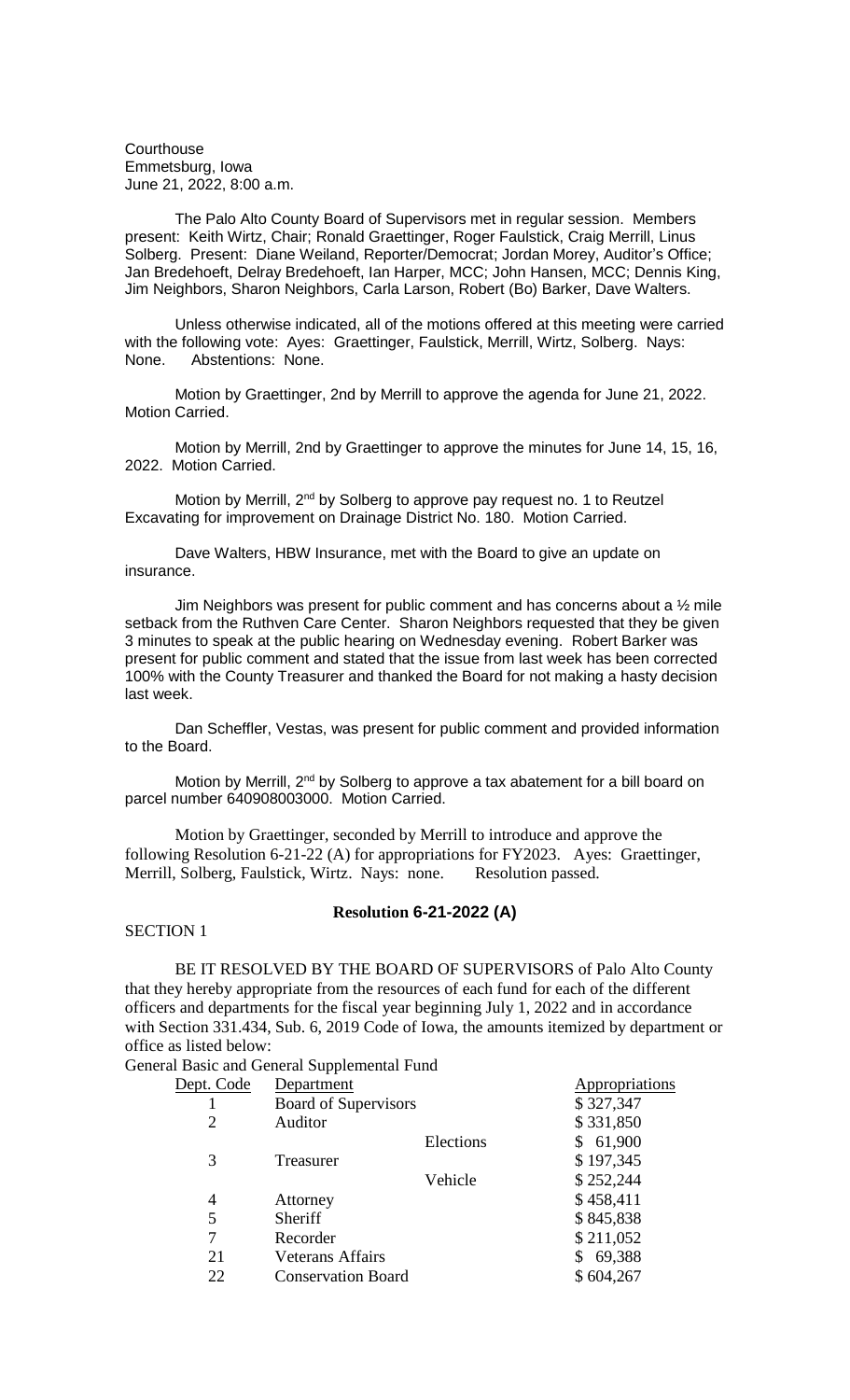| 23                                      |                                   | <b>Health Board</b>                                       |                | \$131,000        |
|-----------------------------------------|-----------------------------------|-----------------------------------------------------------|----------------|------------------|
| 25                                      |                                   | <b>Social Services</b>                                    | \$             | 46,050           |
|                                         | 27<br>Dept. of Human Service Adm. |                                                           |                | 650              |
|                                         | 28<br><b>Medical Examiner</b>     |                                                           |                | 30,000           |
| 29                                      |                                   | <b>Correctional Services</b>                              |                | \$466,419        |
|                                         | <b>District Court</b><br>31       |                                                           |                | 20,000           |
| 37                                      |                                   | <b>Communications Center</b>                              |                | \$412,331        |
| 51                                      |                                   | <b>General Services-Courthouse</b>                        |                | \$102,069        |
| 52                                      |                                   | Data Processing                                           |                | \$110,060        |
| 55                                      |                                   | <b>General Services-Annex II</b>                          |                | \$19,000         |
| 56                                      |                                   | <b>Economic Development</b>                               | \$             | 55,000           |
| 60                                      |                                   | Mental Health – Sub. Abuse                                | \$             | 7,000            |
| 61                                      |                                   | Juvenile Justice                                          | \$             | 42,000           |
| 74                                      |                                   | Zoning & Sanitation                                       |                | \$158,611        |
| 99                                      |                                   | Non-Departmental                                          |                |                  |
|                                         |                                   |                                                           | \$             | 15,730           |
|                                         |                                   | <b>Emergency Management</b><br>Fairgrounds                | \$             | 42,000           |
|                                         |                                   | <b>Other Educational Services</b>                         | \$             | $\boldsymbol{0}$ |
|                                         |                                   |                                                           | \$             |                  |
|                                         |                                   | Services to the Elderly                                   |                | 32,050           |
|                                         |                                   | Discovery House                                           | \$             | 2,750            |
|                                         |                                   | Flood & Erosion Contr. Struct.                            | \$             | 11,990           |
|                                         |                                   | <b>GIS</b>                                                | \$             | 22,350           |
|                                         |                                   | <b>Township Officers</b>                                  | \$             | 2,700            |
|                                         |                                   | Other Policy & Adm.                                       |                | \$89,350         |
|                                         |                                   | <b>General Services</b>                                   | $\frac{1}{2}$  | 36,400           |
|                                         |                                   | <b>Capital Projects</b>                                   | \$             | 82,000           |
|                                         |                                   | Insurance/Bond                                            |                | \$125,300        |
|                                         |                                   |                                                           |                |                  |
| <b>MH-DD Reimbursable Fund</b>          |                                   |                                                           |                |                  |
|                                         | 60                                | Service Coordinator & Adm.                                |                | \$149,263        |
|                                         |                                   |                                                           |                |                  |
| Palo Alto Economic Development          |                                   |                                                           |                |                  |
|                                         |                                   | 56 Economic Development                                   |                | \$59,177         |
|                                         |                                   |                                                           |                |                  |
| <b>Rural Services Basic Fund</b>        |                                   |                                                           |                |                  |
|                                         | 73                                | <b>IRVM</b>                                               |                | \$174,075        |
|                                         | 99                                | <b>County Library</b>                                     |                | \$81,000         |
|                                         | 71                                | Solid Waste Disposal                                      |                | \$580,212        |
|                                         | 05                                | Sheriff                                                   |                | \$322,183        |
|                                         | 99                                | <b>Economic Development</b>                               |                | \$50,250         |
|                                         | 99                                | <b>Insurance-Secondary Roads</b>                          | $\mathbb{S}^-$ | 58,000           |
|                                         |                                   |                                                           |                |                  |
|                                         |                                   | Recorders Management Fund & Elect. Trans. Fund            |                |                  |
|                                         | 07                                | Recorder                                                  | \$             | 5,000            |
|                                         |                                   |                                                           |                |                  |
| <b>County Attorney Collections Fund</b> |                                   |                                                           |                |                  |
|                                         | 04                                | Attorney                                                  | \$             | 3,000            |
|                                         |                                   |                                                           |                |                  |
|                                         |                                   | Secondary Road & Rural Services Basic Fund                |                |                  |
|                                         | 20                                | <b>County Engineer</b>                                    |                | \$7,425,287      |
|                                         |                                   | Capital Projects (Roadway Const.)                         | \$             | $\sim$ 0         |
|                                         |                                   | Total                                                     |                | \$7,425,287      |
|                                         |                                   | Secondary Road Capital Projects Bond Fund (30004)         |                | \$3,900,000      |
|                                         |                                   |                                                           |                |                  |
|                                         |                                   | Public Safety Building Capital Projects Bond Fund (30005) |                | \$5,000,000      |
|                                         |                                   |                                                           |                |                  |
|                                         |                                   | R.E.A.P. (Resource Enhancement & Protection)              |                |                  |
|                                         | 22                                | <b>County Conservation</b>                                |                | \$15,255         |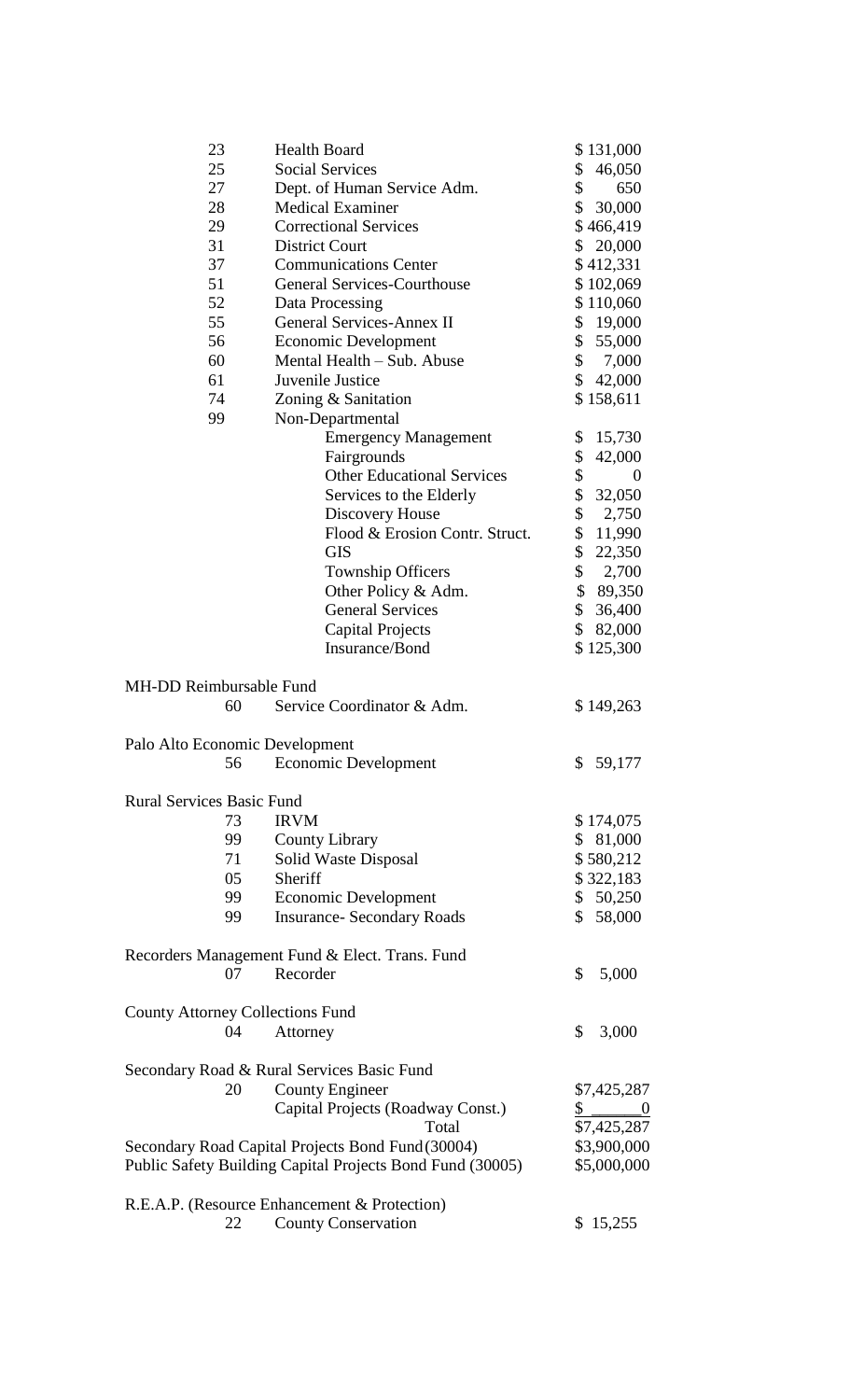| 99<br>Non-Departmental:                   |        |
|-------------------------------------------|--------|
|                                           |        |
| Principal<br>\$2,217,465                  |        |
| Interest                                  | 46,140 |
| \$2,263,605<br>Total                      |        |
| Health Insurance Fund                     |        |
| \$1,522,200<br>99<br>Non-Department       |        |
| Special Revenue Fund                      |        |
| <b>Sheriff Reserve</b><br>\$<br>05        | 3,300  |
| \$<br>05<br><b>Sheriff Investigations</b> |        |
| \$<br>Jail Room and Board<br>32           | 7,000  |
| \$<br>05<br><b>Forfeit Funds</b>          |        |

#### SECTION 2

Subject to the provisions of other county procedures and regulations and applicable State laws, the appropriations authorized shall constitute authorization for the department or office listed to make expenditures or incur obligations from the itemized fund effective July 1, 2022.

## SECTION 3

In accordance with Section 331.437, 2017 Code of Iowa, no department or officer shall expend or contract to expend any money or incur any liability, or enter into any contract which by its terms involves the expenditures or monies for any purpose in excess of the amounts appropriated pursuant to this Resolution.

## SECTION 4

If at any time during the 2022-2023 budget year the County Auditor shall ascertain that the available resources of a fund for the year will be less than said funds total appropriations, he/she shall immediately so inform the Board of Supervisors and recommend the appropriate corrective action.

#### SECTION 5

The County Auditor shall establish separate accounts for the appropriations authorized in Section 1, each of which account shall indicate the amount of appropriations, the amounts charged thereto, and the unencumbered balance. The County Auditor shall report the status of such accounts to the applicable departments and officers monthly during the 2022-2023 budget year.

#### SECTION 6

The Board approves FY 2023 funding for Elderbridge, Rides, Upper Des Moines Opportunity, Discovery House, CAASA, Family Crisis Center and West Bend Historical Society.

## SECTION 7

All appropriations authorized pursuant to this Resolution lapse at the close of business on June 30, 2023. The above Resolution was passed and adopted with all Supervisors voting aye in a roll call vote.

The above Resolution adopted by the Palo Alto County Board of Supervisors. Voting in favor thereof: Graettinger, Wirtz, Merrill, Solberg, Faulstick.

The chairperson declared the Resolution duly adopted.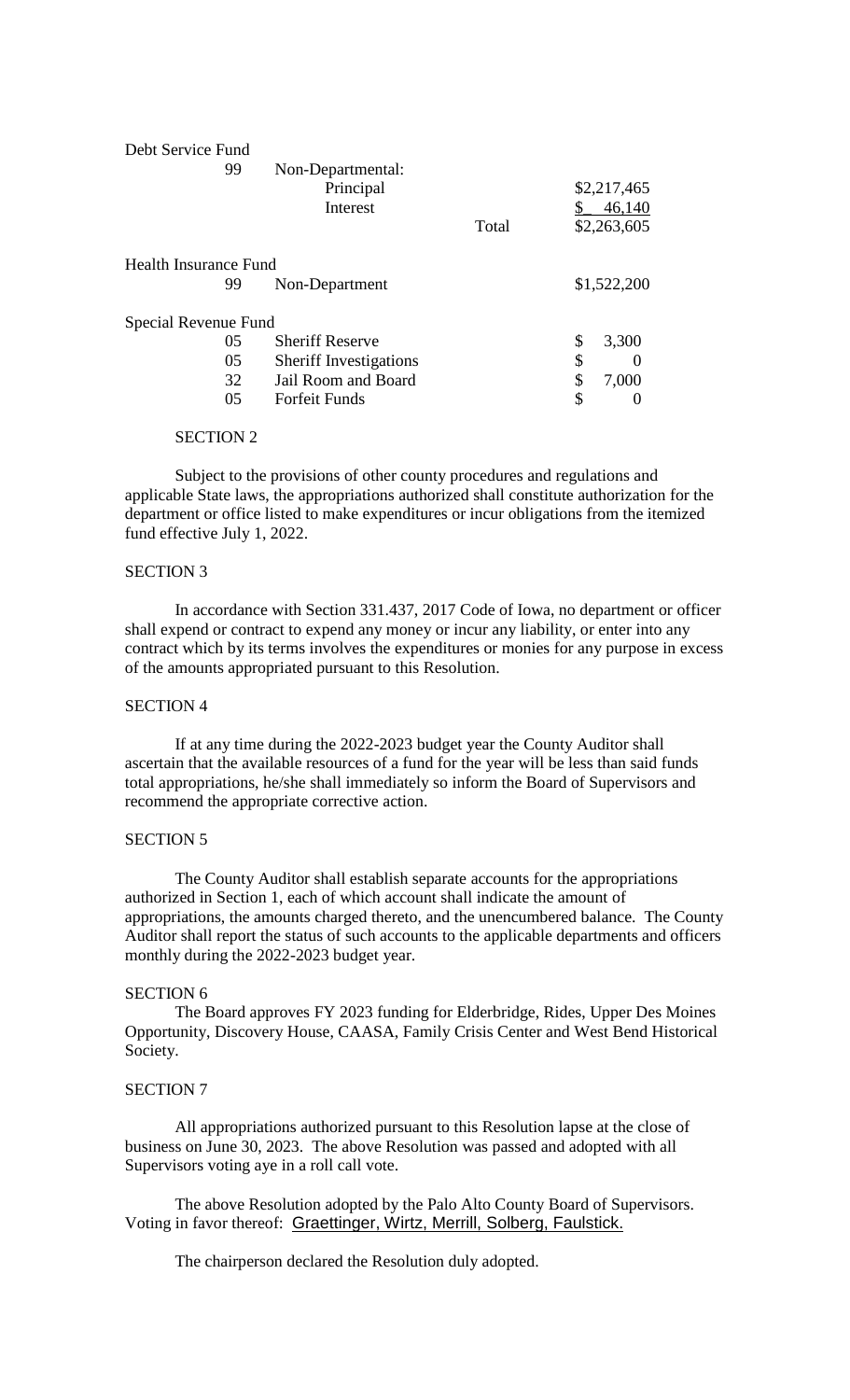Motion by Faulstick, seconded by Merrill to introduce and approve the following Resolution 6-21-2022 (B). Ayes: Graettinger, Wirtz, Merrill, Solberg, Faulstick. Nays: none. Resolution passed.

# **RESOLUTION 6-21-2022 (B)**

WHEREAS, it is desired to authorize the County Auditor to periodically transfer sums from the Rural Services Basic Fund to the Secondary Road Fund during the 2022-2023 budget year, and

WHEREAS, said transfers must be in accordance with Section 331.432 and 331.429, 2019 Code of Iowa,

NOW THEREFORE BE IT RESOLVED by the Board of Supervisors of Palo Alto County, Iowa as follows:

#### SECTION 1

That the total maximum transfer from the Rural Services Basic Fund to the Secondary Road Fund for the fiscal year beginning July 1, 2022 shall not exceed the sum of \$1,751,181.

#### SECTION 2

That within five days of being notified of the apportionment of current property taxes, delinquent tax, State replacements against levied property taxes, mobile home taxes, military services tax credit replacements to the Rural Services Basic Fund, the County Auditor shall order a transfer from said fund to the Secondary Road Fund.

#### SECTION 3

That the amount of the transfer required by Section 2 shall be equal to the apportionment made under Section 2 to the Rural Services Basic Fund, respectively, multiplied by the ratio of .76044 of the said funds total maximum transfer to the Secondary Road Fund, to the sum of the said funds total current property tax levy, total delinquent tax, total mobile home taxes and total military service tax credit replacements.

# SECTION 4

That not withstanding the provisions of Section 2 & 3 of this Resolution the total transfers to the Secondary Road Fund shall not exceed the amounts specified in Section 1.

#### SECTION 5

That not withstanding the provisions of Section 2  $\&$  3 the amount of any transfer shall not exceed available fund balances in the transferring fund.

#### SECTION 6

That the Auditor is directed to correct his/her books when said operating transfers are made and to notify the County Treasurer and County Engineer of the amounts of said transfers.

The above Resolution was passed and adopted by the Palo Alto County Board of Supervisors. Voting in favor thereof: Graettinger, Wirtz, Merrill, Solberg, Faulstick.

The Chairperson declared the Resolution duly adopted.

John Hansen, Midwest Construction Consultants, met with the Board to give an update on construction of the new Public Safety Center. John introduced Ian Harper who is the on-site manager for the Public Safety Center.

Motion by Solberg, 2<sup>nd</sup> by Graettinger to introduce and approve the following Resolution 6-21-2022 to update the 28E Agreement with Upper Des Moines Opportunity. Ayes: All. Resolution Carried.